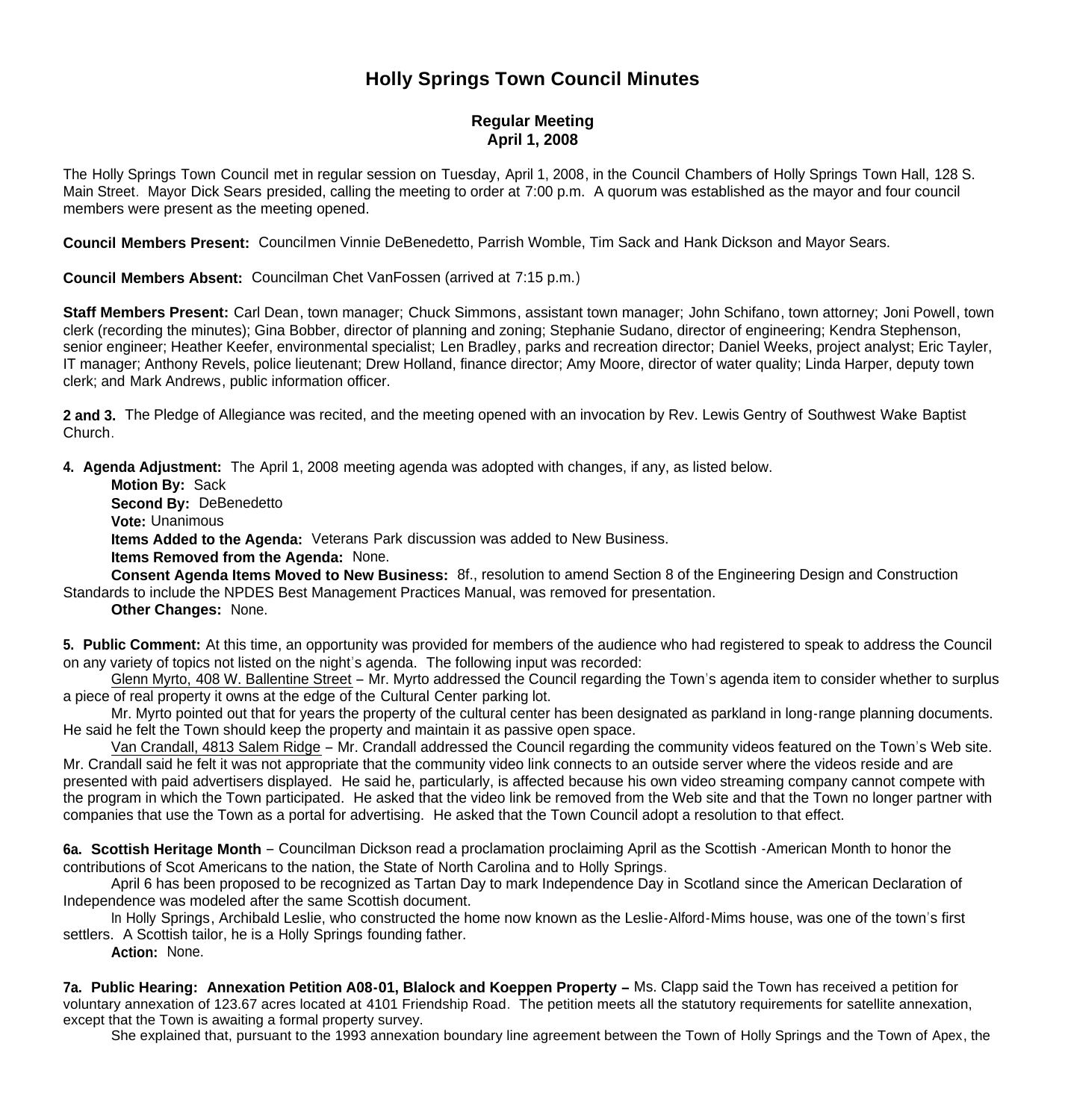Town of Holly Springs sent notice to the Town of Apex of this (and all) annexations. Apex has requested that Holly Springs apply a 60-day waiting period prior to the adoption of the annexation ordinance.

Ms. Clapp said the request from Apex notwithstanding, staff and the Town Attorney are of the opinion that this parcel does not lie within the designated boundary of the annexation agreement. Still, because the Town is waiting for a survey to be done, Council is being asked to defer action on the annexation ordinance until the first meeting in May.

That explanation completed, Mayor Sears opened the public hearing. The following comments were recorded: None.

**Action:** The Council approved a motion to continue the public hearing of Annexation Petition A08-01, Blalock and Koeppen properties, to resume on May 6, 2008.

**Motion:** Sack **Second:** Dickson **Vote:** Unanimous

**8. Consent Agenda:** The Council approved all items on the Consent Agenda following a motion by Councilman Sack, a second by Councilman Dickson and a unanimous vote. The following actions were affected:

8a. Minutes - The Council approved minutes of the Council's regular meetings held in January, 2008.

8b. Holly Springs Business Park Pump Station and Force Main Contract – The Council approved to enter a contract amendment with Kimley-Horn and Associates for extra services related to the Holly Springs Business Park pump station and force main at a cost of \$16,406. A c*opy of Kimley-Horn and Associate contract amendment is incorporated into these minutes as addendum pages.*

 8c. Street Lighting Policy Statement P-004.1 – The Council adopted Policy Statement P-004.1, an amended version of the Town's Street Lighting policy statement. A c*opy of P-004.1, Street Lighting Policy Statement, is incorporated into these minutes as addendum pages.*

8d. Budget Amendment, \$52,000 - The Council adopted amendments to the FY 2007-08 budget in the amount of \$52,000 for the traffic signal at Sunset Lake Road and Optimist Farm Road as approved on March 18, 2008. *A copy of the budget amendments are incorporated into these minutes as addendum pages.*

 8e. Budget Amendment, \$97,000 – The Council adopted amendments to the FY 2007-08 budget in the amount of \$97,000 for the construction of a public parking lot at Holly Springs Baptist Church as approved on March 18, 2008.*A copy of the budget amendments are incorporated into these minutes as addendum pages.*

8f. Resolution 08-12 – This item was removed from the Consent Agenda during agenda adjustment.

8g. Blalock Property Survey Report – The Council received a report of a contract entered with Bass, Nixon, Kennedy for surveying services at a cost of \$8,300. *A* c*opy of the Bass, Nixon, Kennedy contract is incorporated into these minutes as addendum pages.*

 8h. Western Wake Water Reclamation Facility Interlocal Agreement Amendment No. 3 – The Council adopted Amendment No. 3 to the Western Wake Water Reclamation Facility Interlocal Agreement. *A* c*opy of the Western Wake Water Reclamation Facility Interlocal Agreement Amendment No. 3 is incorporated into these minutes as addendum pages.*

 8i. Budget Amendment, \$49,000 – The Council adopted amendments to the FY 2007-08 budget in the amount of \$49,000 to cover the first invoice for athletic facility enhancements at Holly Grove Middle School. *A* c*opy of the budget amendments are incorporated into these minutes as addendum pages.*

**8f. Resolution 08-12** – Ms. Keefer addressed the Council, giving them key information in the town's establishment of National Pollutant Discharge Elimination System Best Management Practices Manual that will reside as Section 8 of the Town of Holly Springs Engineering Design and Construction Standards.

 Adoption of the resolution, she said, would enact the BMP, and she wanted the Council to have some background information on the program in case they are asked questions by citizens or developers.

 **Action:** The Council adopted Resolution 08-12 modifying the Town of Holly Springs Engineering Design and Construction Standards to be consistent with the North Carolina Division of Water Quality Stormwater Best Management Practices Manual.

**Motion By:** Dickson

**Second By:** Sack

**Vote:** Unanimous

 *A* c*opy of Resolution 08-12 is incorporated into these minutes as addendum pages, less the 92-page Exhibit A. The actual BMP Manual, which is Section 8 of the Town of Holly Springs Engineering Design and Construction Standards, is contained in that document and may be amended by resolution from time to time.*

**9a. Avent Ferry Road and Cass Holt Road Traffic Signal** – Ms. Stephenson said staff has been working on the design and coordination with NCDOT on the signal to be located at the intersection of Avent Ferry Road and Cass Holt Road.

 She said bids were informally solicited, and staff recommends award of the work to the single and lowest responsible bidder, Watson Electrical Construction Company, in the amount of \$42,740, inclusive of contingency.

 **Action:** The Council approved a motion to award a contract for the installation of a traffic signal at the intersection of Avent Ferry Road and Cass Holt Road to Watson Electrical Construction Company in the amount of \$42,740, inclusive of contingency.

**Motion By:** Sack

**Second By:** Dickson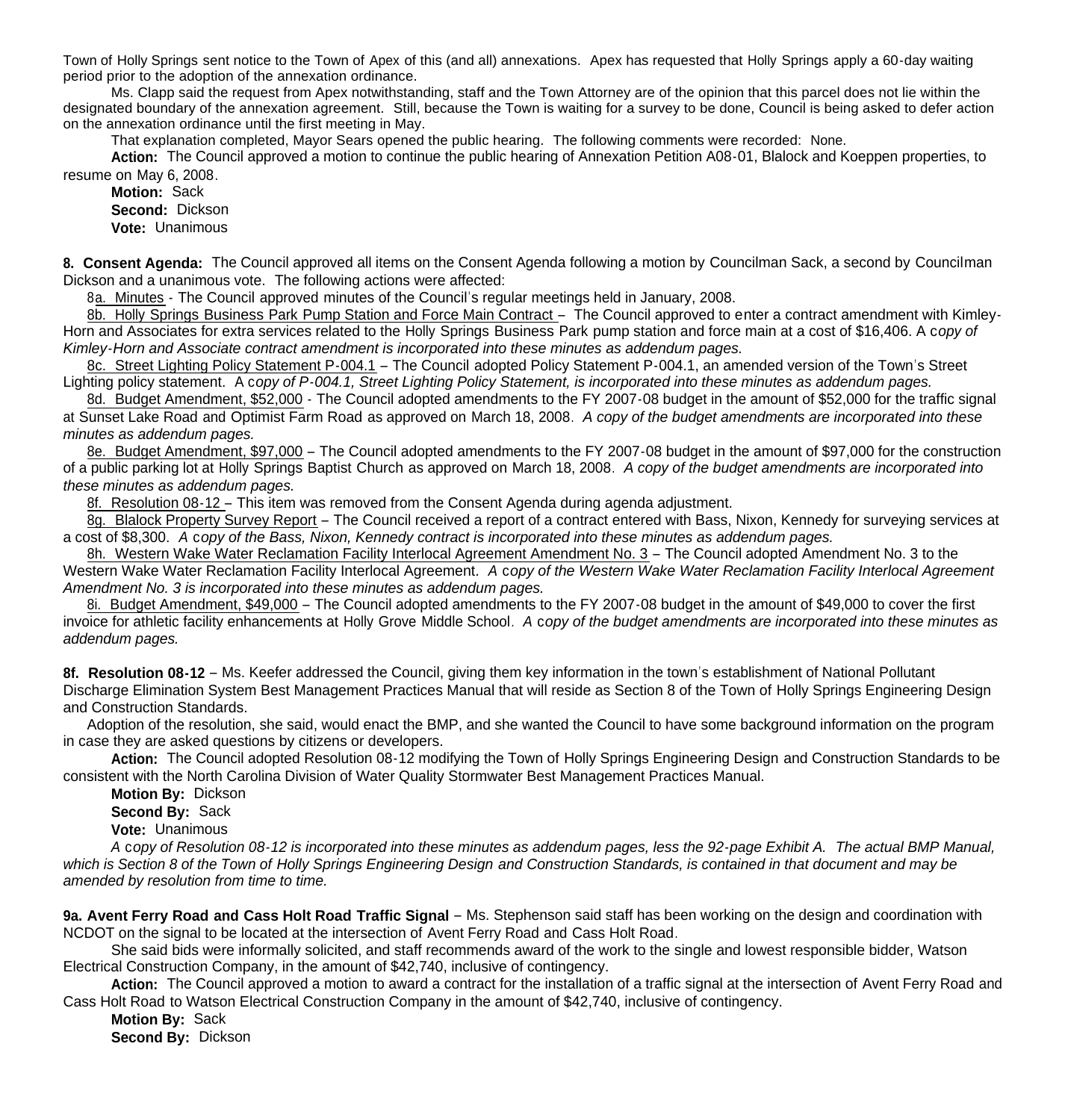**Vote:** Unanimous.

**9b. Water Conservation Ordinance 08-05 –** Ms. Powell explained that now that Holly Springs is drawing its water from the Harnett County water supply, the Town is required by the water purchase contract to enact similar water use restrictions.

 She said a proposed draft ordinance is geared to match Harnett County as much as feasible and practical and provides for the familiar graduated stages of restrictions to be enacted under circumstances. Collectively, the stages in this ordinance would be slightly less restrictive than any previous water conservations rules that the Town has put in place.

 She said stage triggers are based on available flow from the Cape Fear River and what Harnett County imposes. The ordinance provides that the Town of Holly Springs would automatically follow the lead of Harnett County.

 Based on the Harnett County ordinance, it would appear that the Town would never likely get to a stage higher than Stage 2, which would allow irrigation two days a week.

 She said on March 28, Harnett County was expected to go to restrictions that are described in the ordinance as Stage 1, which would allow irrigation on an alternating schedule for three days a week for each property owner with no other restrictions.

 She said stage 2 would allow an alternating schedule of irrigation on two days a week for each property owner, together with a few other types of restrictions; Stages 3 and 4 would prohibit irrigation as well as place progressively stronger restrictions on other types of water use.

 In the past the Council has expressed an interest in addressing the problem of irrigation systems that deposit water on sidewalks and streets. The proposed ordinance would make this unlawful during any stage of response.

 Ms. Powell explained one other item of note, the ordinance establishes a fee for the irrigation permits that the Town would continue to allow in most cases. The \$50 fee would be collected and put toward water conservation education efforts; a provision is included for waiver of this fee for those who provide evidence of having planted warm-season grasses or drought resistant vegetation.

In discussion, council members suggested that it might be wise to specifically state in the ordinance that no irrigation would be allowed from the Town's water supply on Fridays.

Councilman Sack suggested that the ordinance should apply also to private wells and non-potable water sources.

 Councilman DeBenedetto suggested that the Town explore providing incentive to developers and builders to plant native and droughtresistant grasses.

Councilman VanFossen went a step further and suggested that there be no incentives, but the Town should just require it.

 **Action:** The Council approved a motion to adopt Ordinance 08-05 enacting a new Water Conservation regulations for the Town of Holly Springs with the addition of text stating no watering on Friday in Stages 0 and 1

 **Motion By:** Sack **Second By:** Dickson **Vote:** Unanimous. *A copy of Ordinance 08-05 is incorporated into these minutes as addendum pages.*

**9c. Resolution 08-13, Green Oaks Parkway Easement Condemnation** – Mr. Schifano said that pursuant to the Town's construction of the additional two lanes for the ultimate four-lane roadway improvement to Green Oaks Parkway, additional easements are needed. In 2006, a condemnation resolution was passed by the town council to condemn property of Doris Jones, et. al, an approximate 57-acre tract adjacent to the Business Park. This resolution adds approximately 3,564 square feet of Temporary Construction Easement, which would revert back to the landowner upon completion of the construction work.

**Action:** The Council approved a motion to adopt Resolution 08-13, a condemnation resolution to acquire temporary construction easement for Green Oaks Parkway.

**Motion By:** Dickson

 **Second By:** DeBenedetto **Vote:** Unanimous.

 *A* c*opy of Resolution 08-13 is incorporated into these minutes as addendum pages.*

**9d. Surplus Real Property -** Mr. Schifano said that the Town has received inquiries about the possibility of selling a small portion of land to the north of W. Ballentine Street at the Cultural Center, and a request to declare the Town property as surplus.

 He explained the history of Monument Park, a proposed development plan for a larger, neighboring tract. He said the remainder of the land to the north of W. Ballantine St. at the Cultural Center could be declared surplus property and conveyed via the upset bid method to private ownership. Staff has met with a developer who is interested in developing the adjacent property and who is interested in this sliver of land to enable better utilization of his property.

 Mr. Schifano said, if the Council desired to sell the property, that it could surplus the property with a reversionary clause stating that if a suitable plan was not devised or the development plan was not approved, then the third-acre would revert back to the town.

 Councilman DeBenedetto asked why would the Town surplus Town property without a site plan. He added that he had issues with the previous Monument Park site plan, so he would not want to sell the land. He said he felt the Town should save it as a park and maybe buy more land around it to make it a better site for the Town.

 Councilman Sack said, in his memory, the property not owned by the Town in this area was designated for development of mixed-use or residential uses. He said he felt like the third acre was of no use to the Town. He added that he felt like Mr. Schifano's suggestion for a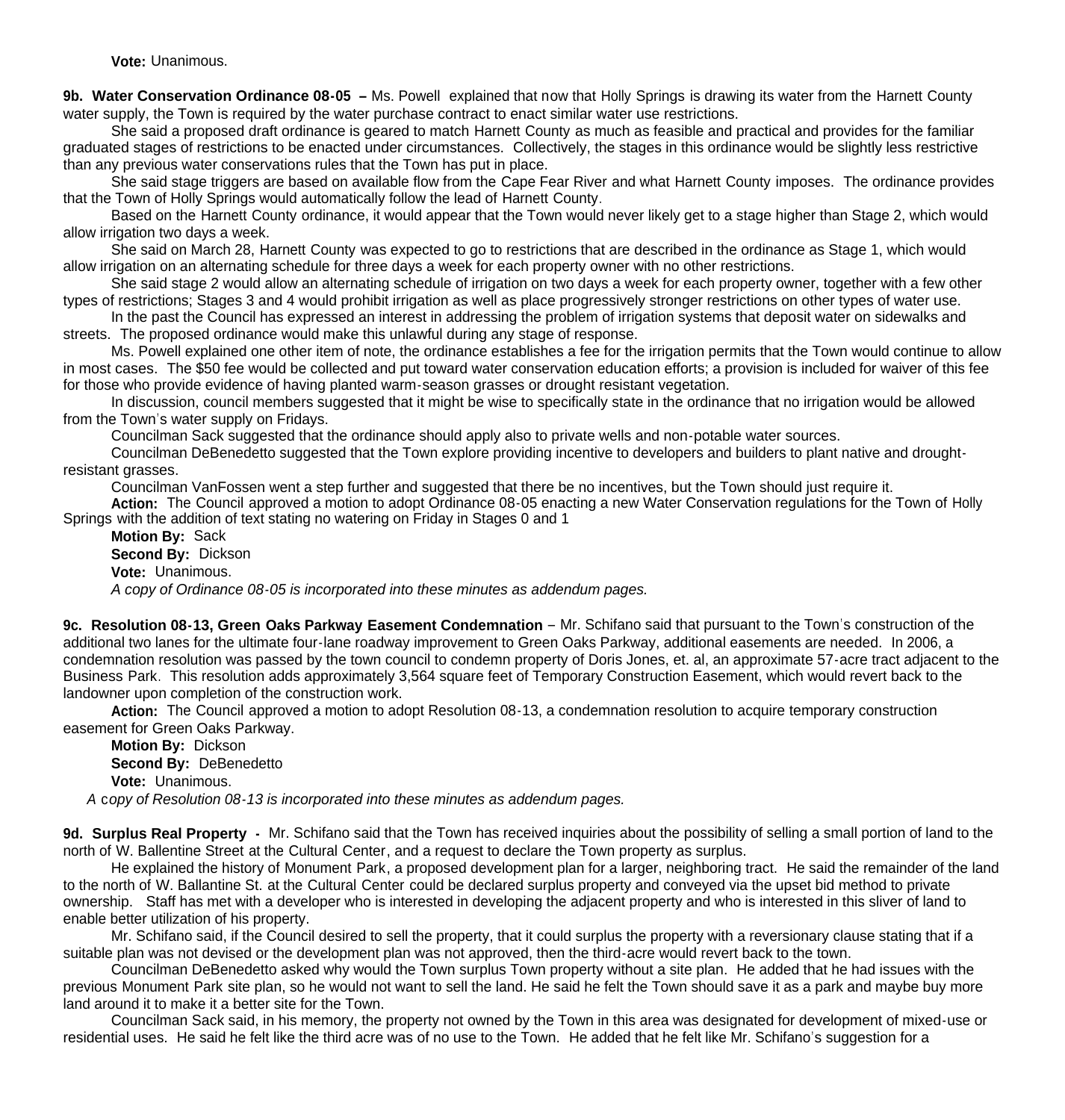reversionary clause would give the Town adequate protection. He said the addition of this third acre may give the developer the chance to devise something better for the Town than the previous proposal.

 Councilman VanFossen asked if the Town could trade instead of sell the property. He suggested that the Town could provide this thirdacre for another third-acre around the historic springs on the property to provide better access and a better park area.

Mr. Schifano said he had suggested the same idea to the developer, whose response was reluctant.

 After much discussion, Mr. Schifano summarized that the Town Council was looking at three possible positions: to not surplus the property and retain it; to surplus it with a reversionary clause that the property would revert back to town ownership of a suitable development plan was not produced; or receive a site plan from the developer and then make the decision whether to sell, trade or not.

Action: The Council approved a motion to not surplus nor sell the property at this time.

**Motion By:** DeBenedetto

**Second By:** Womble

 **Vote:** The motion carried following a 3-2 vote. Councilmen DeBenedetto, Womble and Dickson voted for the motion. Councilmen VanFossen and Sack voted against.

**9e. Community Growth Forum, April 17, 2008** – Mr. Carl Dean said that at the Council's Winter Retreat, the Council directed that a public forum be held on the many issues of growth management in Holly Springs. Since that time, staff has been meeting regularly to create a public presentation of information, together with exhibits. This forum is scheduled for 5 to 8 p.m. Thursday, April 17 at the Cultural Center.

 He said staff is planning an open house segment of the evening where exhibits illustrating pending and ongoing non-residential projects and a wide assortment of infrastructure plans will be displayed. During this open house in the Cultural Center lobby, residents will be welcomed to walk through and ask questions of staff and Council members.

 The second part of the evening will be held in the Cultural Center theater where staff will conduct an abbreviated version of the presentation given at the retreat.

 After the presentation, staff believes the Council may be interested in taking over the program, sharing information and viewpoints from the stage and engaging interactively with audience members, asking and answering questions.

 He said rather than emailing to get ideas of what the Council has in mind, staff is asking for discussion at the meeting and that a councilsupported consensus be formed as to how this part of the program should be handled and how it should end.

Direction: There was some discussion as to the merits of holding a public hearing the evening of the forum or on a separate night. In the end, there was a consensus that, if the Town is going to entertain public comments in a hearing forum, it would be best to do so the evening of the Growth Forum when people interested in the subject would be gathered. Direction was to hold a public hearing at the end of the Forum.

**9f. Employee Monthly Mileage Allocation, Banking Land for Schools, Growth, and Town's Legal Council** – Councilman Womble said that he would like to discuss or make motions to the following topics: employee monthly mileage allocations or allowances and exploring land banking for schools.

 In agenda packets, Councilman Womble had listed two other topics – a public hearing on the issue of growth and the Town's legal counsel. The public hearing on growth was disposed of in action previous in the meeting. Councilman Womble said he wanted to hold off on any discussions on the Town's legal counsel as he was still gathering information and felt if discussion was to be held, that it should be in closed session.

 In receipt of Councilman Womble's list, Mr. Dean said most employees submit mileage forms for reimbursement. He said there are a few department head level staff members who receive monthly travel allowances instead, and these employees do not also receive mileage reimbursement.

 Councilman Sack asked if the travel allowance for staff was considered salary, or was it considered a benefit? He said he estimated the proposed budget would contain \$38,000 in car allowances, and he believes Holly Springs to be the only town in Wake County that provides travel allowances to anyone other than the town manager or mayor.

 He said he felt strongly that employees who use their own cars should record and report their monthly mileage and receive reimbursement, which he believes would amount to less than monthly allowances.

 Councilman Sack then asked why only some department heads, the mayor, town attorney and town manager received travel allowances and not all employees.

 Mr. Dean asked the Council to look at the situation on a case-by-case basis. He said he understands Councilman Sack's position, but he feels there are some instances when reimbursement or providing a vehicle would be more expensive than a travel allowance, and it would be best to consider each instances based on its own merit.

 Councilman DeBenedetto said he agrees with Councilman Sack. He added that there is no policy on who gets the benefit and who does not. He said if the travel allowance is a perk, then it should be called what it is.

 Councilman VanFossen said he felt like \$38,000 was not a tremendous amount of money when compared to what the actual cost for mileage and additional vehicles might be.

 Councilman Sack maintained that no other governmental agency bestows travel allowances like the Town of Holly Springs. He said it is not equitable in that some have it and some do not and that mileage reimbursement is the best means of ensuring that the provision is fair for everyone on staff and for the Town organization.

Councilman Dickson said he was not inclined at this time to eliminate the travel allowances across the board, but he would like to see a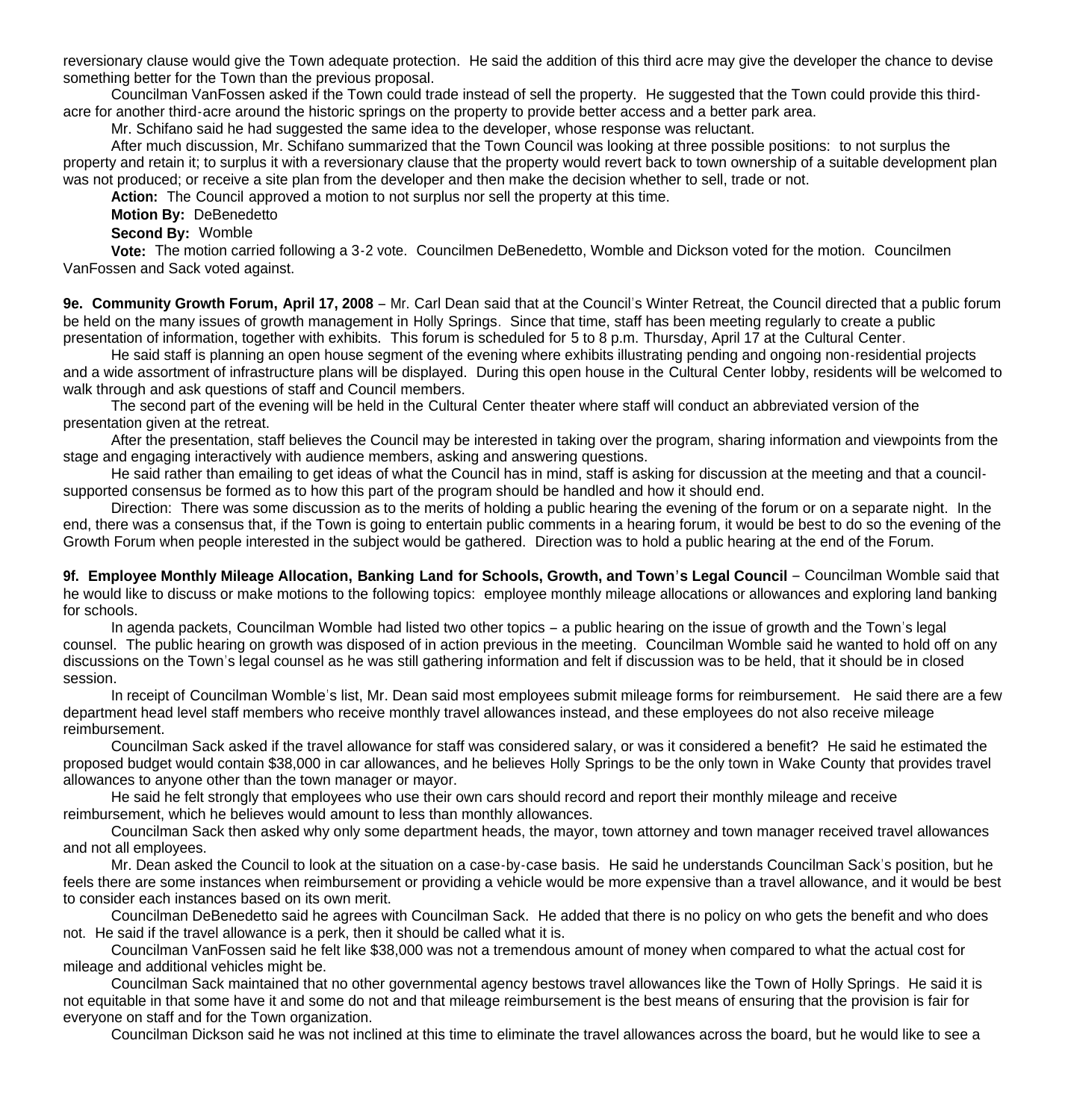cost analysis of what would be the most cost-effective procedure for the Town.

 **Mileage Direction:** The Council directed that a history of those who receive travel allowance be prepared, together with a cost analysis for each position. The Council also wanted more information on which employees were offered their jobs with the understanding that a travel allowance would be provided.

On the subject of banking land for schools, there was much discussion.

 Councilman Womble pointed out that he feels the Town should explore purchasing property now that can be used for parks and recreation uses. In the future, if the Wake County Public School System would want to purchase the land for schools, then the Town would have it to sell.

 There was also discussion that not all property is suitable for school development and that the Wake County Public School System has specific limitations, locations and parameters for property it seeks.

 **Action:** A motion to authorize council members to explore purchasing land for parks and eventual school sites if and when the Board of Education desires to obtain it failed.

**Motion By:** Womble

**Second By:** DeBenedetto

 In discussion, Councilmen Dickson and VanFossen questioned the need for a motion to allow any one or more council members to approach land owners to gauge their interest in selling their land.

Councilman Womble said he simply wanted the endorsement of the Council.

Councilman VanFossen said the Council could provide endorsement without approving a motion to do so.

Councilman DeBenedetto called the question.

 **Vote:** The motion failed to carry, following a 2-3 vote. Councilmen Womble and DeBenedetto voted for the motion. Councilmen Sack, VanFossen and Dickson voted against.

Councilman Dickson noted for the record that he was voted against the motion simply because it was not necessary. He said he supports the Town's seeking out property for future parks and school sites.

**9g. Veterans Park –** Councilman DeBenedetto reported that he had met with Sen. Elizabeth Dole's office in Washington D.C. and learned that federal grants are available that could help the Town with Veterans Park. He said Sen. Dole's office is asking for a letter from Holly Springs requesting the funding and describing the project.

 **Action:** The Council approved a motion to authorize a grant application and letter requesting federal funding for Veterans Park. **Motion by:** Sack **Second by:** Womble **Vote:** Unanimous.

**10. Other Business:** Councilman DeBenedetto said he would like to add the following topics to the Town's legislative agenda: I-540, the Council's recent Board of Education resolution and removal of the cap on charter schools.

 Councilman DeBenedetto asked if the Town had received an invoice for \$35,000 for Green Oaks Parkway permit violation remedies. Mr. Dean said yes, and the Town will be getting the money from Wakefield Development.

Councilman Debenedetto asked for old budgets and that audit reports be provided prior to the meeting at which the audit is reported.

 Councilman Sack asked the Council for action on a parks and recreation bus program to provide senior citizens at the apartments for the elderly with transportation to WalMart and to Bingo.

 **Action:** The Council approved a motion to establish a pilot program to provide senior citizens at Dorothy Nixon Allen Manor and the apartments for the elderly with weekly trips to WalMart and to Bingo.

 **Motion by:** Sack **Second by:** Dickson **Vote:** Unanimous

**11. Manager's Report:** Mr. Dean reported that town is bidding out next year's solid waste collection contract. He added that one thing talked about at the winter retreat was the Town's providing bigger recycling containers, and he noted that some samples of the bigger containers were on display in the hallway.

**12. Closed Session:** None.

**13. Adjournment:** There being no further business for the evening, the April 1, 2008, meeting of the Holly Springs Town Council was adjourned following a motion by Councilman Dickson, a second by Councilman Sack and a unanimous vote.

Respectfully Submitted on Tuesday, June 3, 2008.